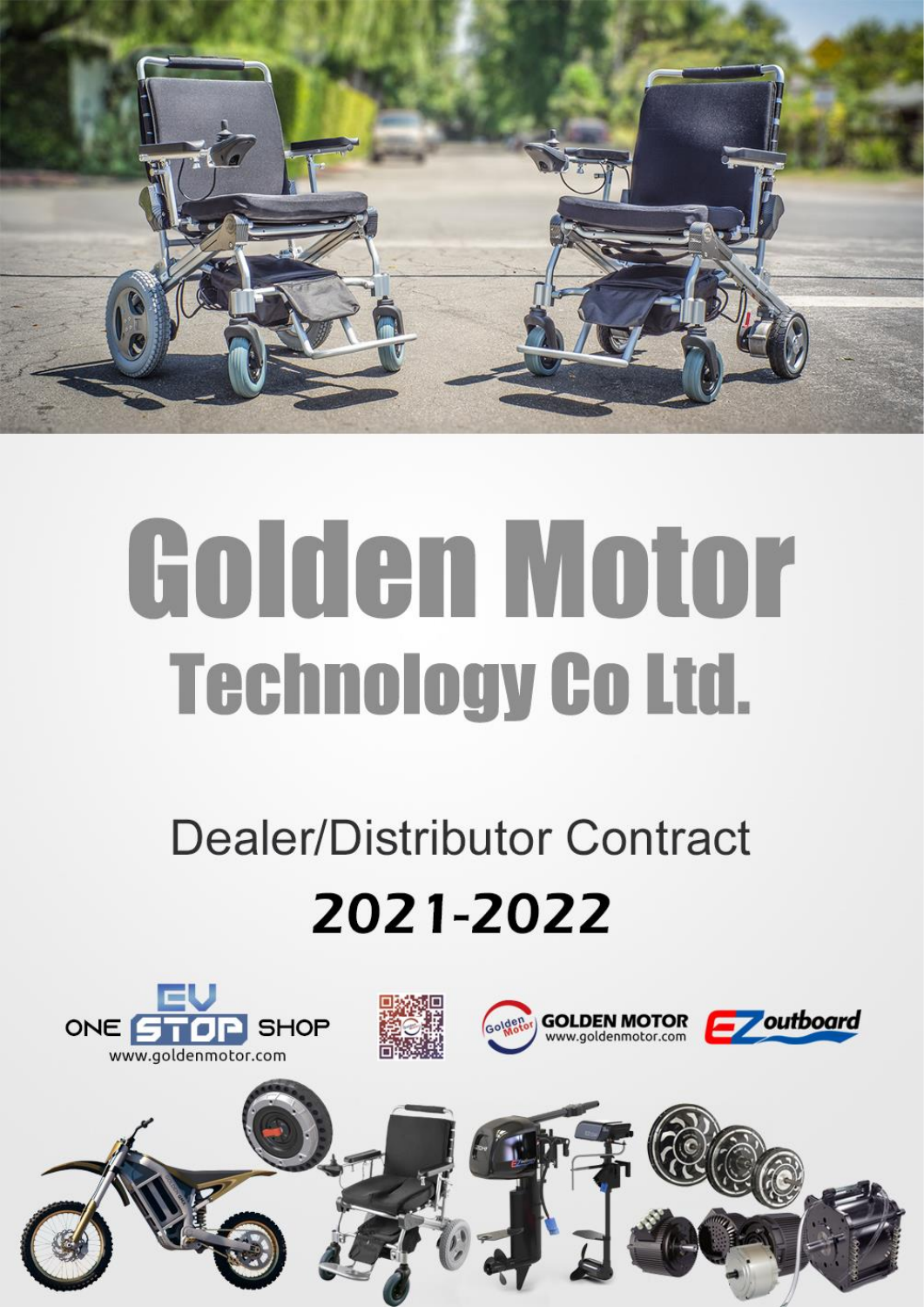## **Dealer/Distributor Contract**

#### I.General

Golden Motor Technology Co. Ltd. (hereinafter referred to as Party A) and its distributors, dealers (hereinafter referred to as Party B) reached the following agreement regarding the supply and marketing of commodities.

#### II.The Co-operation

**i.** Party A appoints Party B as the distributor of its products in the region of

(In BLOCK letters)

ii. As the distributor of the region, Party B is designated by Party A to expand Party A's market share.

#### III. Regional Sales and Marketing Responsibility

**i.** Party B has to order minimum **10,000.00** *USD* worth of products from Party A during the first order to become a local dealer or distributor of Party A.

**ii.** Party B has to order minimum *30,000.00 USD* worth of products, annually, from Party A to maintain dealership/distributorship with Party A.

**iii.** After an agreement is reached between Party A and Party B (i.e. after the acknowledgment of this Distributor Contract), Party A shall add Party B as a dealer on its website [www.goldenmotor.com.](http://www.goldenmotor.com/)

**iv.** Party A Provide a link to the website of Party B. Party B is liable to provide a back link of the website for Party A.

**v.** To become exclusive dealer for *E-Throne Power Wheelchair*, Party B is obliged to meet conditions as following:

(Exclusive Dealer Quota Allocation Table is attached on the last page)

**v.a** Party B's first single order has to meet *20%* of the number of E-Throne Models specified in 1st Year Quota shown on quota allocation table to reserve *6 months* exclusive dealer rights. Party B is obliged to order *50%* of the number specified in 1st Year Quota to reserve *1st year* exclusive dealer rights during *6 months* period.

**v.b** Party B has to order total number of E-Throne Models specified in *1st Year Quota* shown on quota allocation table within one year time frame after sign up country level exclusive dealership agreement.

**v.c** Party B's order volume has to meet *2nd Year Quota* shown on quota allocation table within second contract year to renew country level exclusive dealership.

**v.d** If Party B is not capable to meet the target numbers as above, the exclusive dealership is expired at deadline.

#### IV. Deputy Principle

**i.** Party B may set up branch agents only with the prior consent of Party A.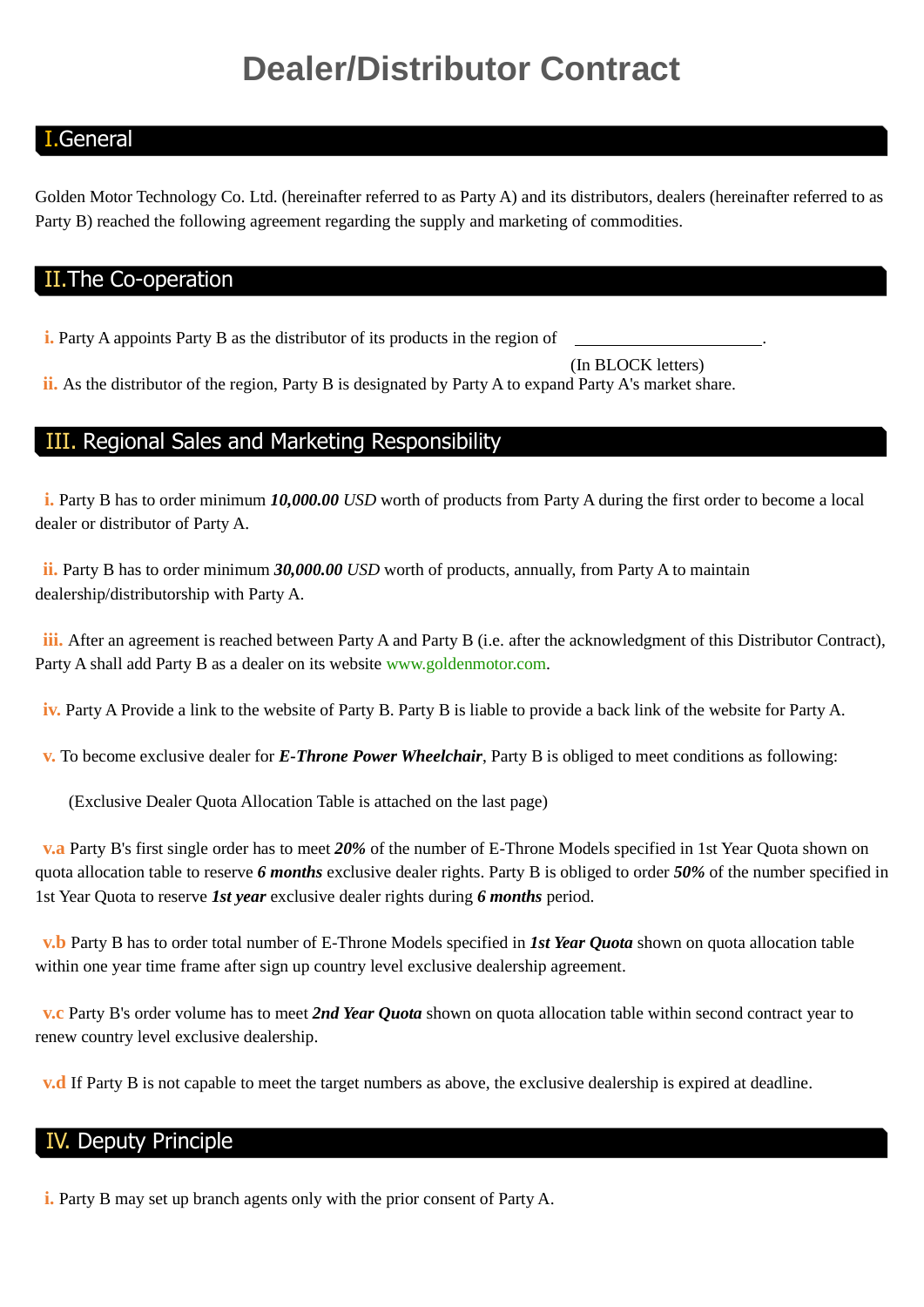#### Supply Days

**i.** Goods will be sent to the designated locations as agreed upon by Party A and Party B. In the absence of such designated locations, the goods will be considered supplied once they leave Party A's warehouse.

#### VI. Rights and Obligations of Party A

**i.** Party A is liable to provide technical support to help expand Party B's business scope.

**ii.** Party A has the rights to product marketing and pricing strategies as well as the rights to make the necessary adjustments only with Party B's consent.

**iii.** Party A may test Party B's region for sales target. If the sales target cannot be met, Party A can advance by written notice within 30 days to Party B to cancel individual areas or the whole of the designated region until the agreement is terminated.

**iv.** Party A shall offer guarantee for the supplying products. The guarantee period covers one years for the main components: Motor, Controller and Battery. Party A is liable to supply replacement for the defected products on Part A's cost.

#### VII. Rights and Obligations of Party B

**i.** Party B is allowed to do business in a designated time provided where it is within the framework of the region.

**ii.** Party B has the rights to obtain wholesale prices and is liable to pay for the fees incurred in the sales of the products including advertising, repairing and transportation.

**iii.** Party B is prohibited from engaging in low-cost competition or intentionally damaging the reputation of Party A. Party A has the right to and will immediately cancel this agreement if this term is breached.

**iv.** Party B shall strictly safeguard the interests and image of Party A during its sales.

#### VIII. Ordering, Payment and Shipping

**i.** Party B shall complete Party A's designated order form.

**ii.** Party B shall transfer funds to the designated bank account. Party A will deliver the goods only upon receiving the payment and payment certificate.

**iii.** Under normal circumstances, Party A shall deliver the goods within 30 working days.

**iv.** Party A shall follow the transportation method as stated in the order form.

**v.** Party B shall pay for extra cost if there are special provisions for transportation.

#### IX. Returned Products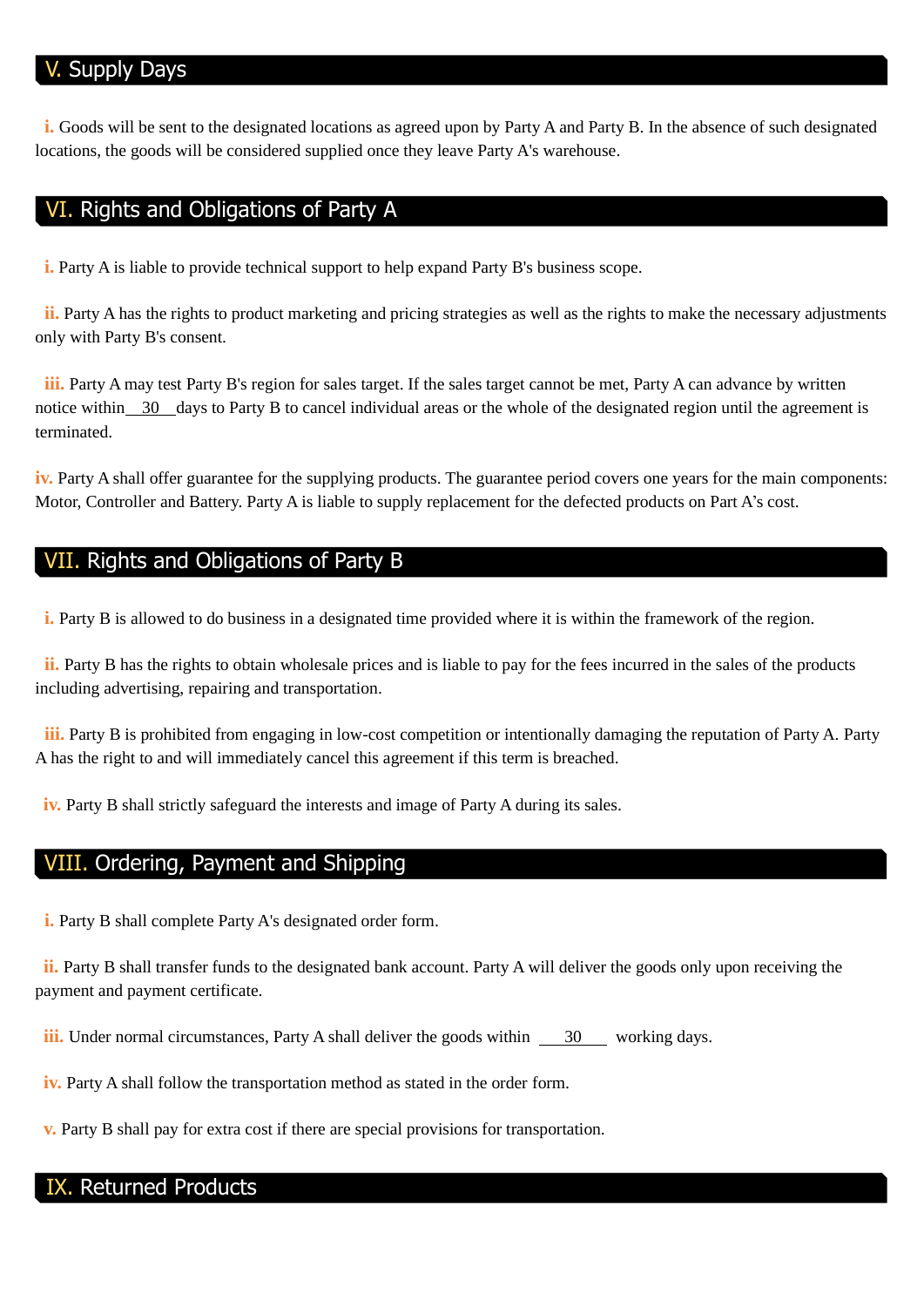**i.** The requirements of having products returned are limited to discrepancies in the goods orders. These requirements do encompass problems with the quality of the goods.

#### X. Contract Management

(dd/mm/yy) **i.** This contract shall be valid from \_\_\_\_\_\_\_\_\_\_\_\_\_ to \_\_\_\_\_\_\_\_\_\_\_\_.

ii. According to this agreement, non-performance or non-compliance by Party B with regards to its obligations and duties shall bestow Party A with the right to immediately terminate this agreement.

**iii.** Both Party A and Party B shall have at least a copy of this contract.

#### XI. Contract Form

**Date:** \_\_\_\_\_\_\_\_\_\_\_\_\_\_\_\_\_\_\_\_

**i.** By signing this form, both parties agree to the above mentioned terms and conditions.

| Party A: (Chapter)                           | Party B: (Chapter)                          |
|----------------------------------------------|---------------------------------------------|
| <b>Company Name:</b>                         | <b>Company Name:</b>                        |
| Golden Motor Technology Co., Ltd             |                                             |
| Role: Manufacturer/Supplier                  |                                             |
| Tel: $+8651981004118$                        | $\begin{tabular}{c} \bf Tel: \end{tabular}$ |
| Fax:                                         |                                             |
| <b>Office Address:</b>                       | <b>Office Address:</b>                      |
| Floor 14, R&D Hub 5, 18 Changwu Middle Road, |                                             |
| Changzhou, Jiangsu, China 213164             |                                             |
|                                              |                                             |
| Legal representative: Yao Guohua             |                                             |
|                                              |                                             |
|                                              |                                             |
| <b>Company Stamp:</b>                        | <b>Company Stamp:</b>                       |
|                                              |                                             |
|                                              |                                             |
|                                              |                                             |
|                                              |                                             |
| <b>Signature of Supervisor:</b>              | <b>Signature of Supervisor:</b>             |
|                                              |                                             |
|                                              |                                             |

**Date:** \_\_\_\_\_\_\_\_\_\_\_\_\_\_\_\_\_\_\_\_